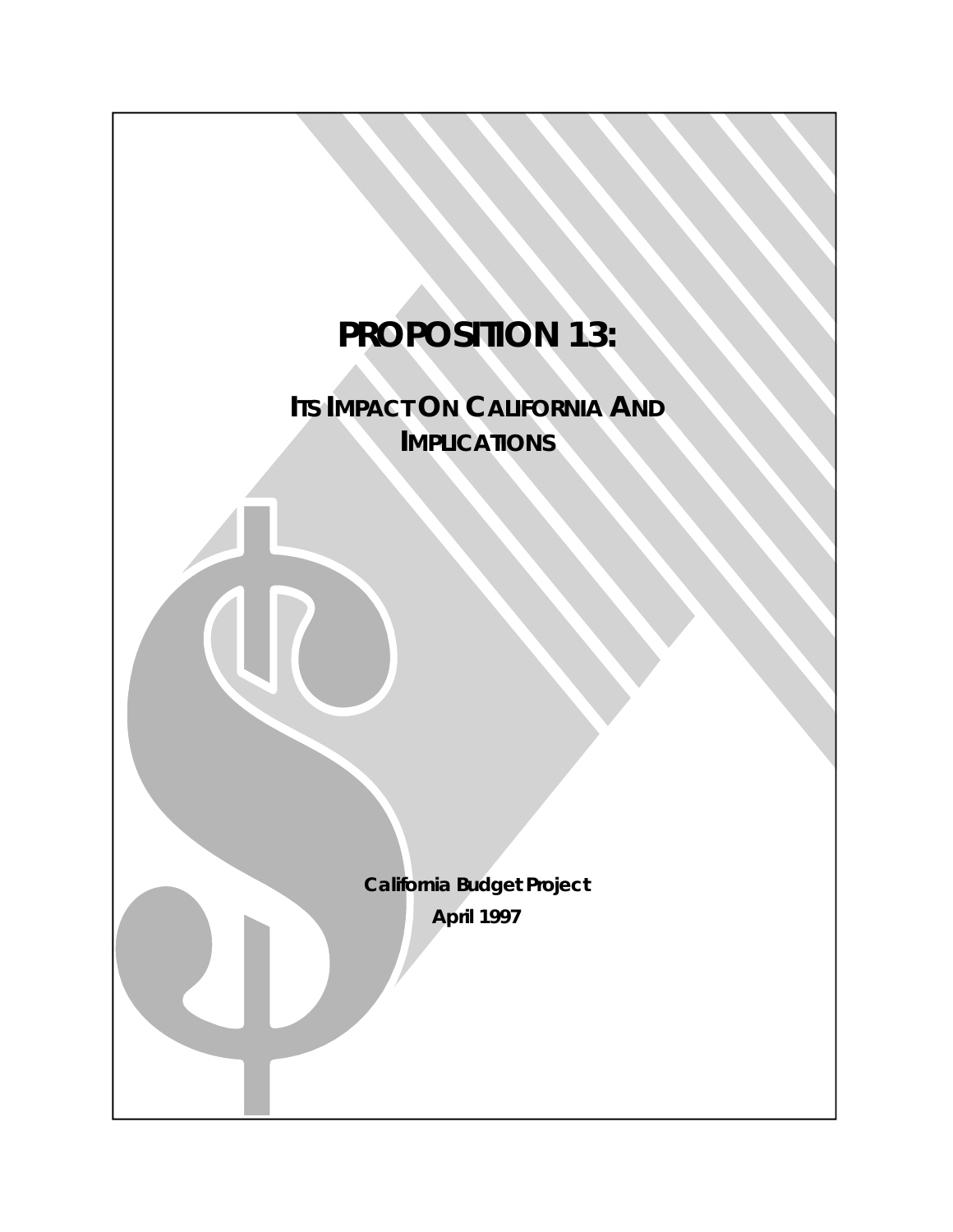The California Budget Project (CBP) is a nonpartisan, nonprofit organization whose goal is to promote a better understanding of state fiscal issues in order to promote a healthy public sector. Publication of this paper was supported by a grant from the Henry J. Kaiser Family Foundation.

> California Budget Project 1107 9th Street, Suite 310 Sacramento, CA 95814 (916)444-0500 (916)444-0172 Fax http://www.cbp.org cbp@cbp.org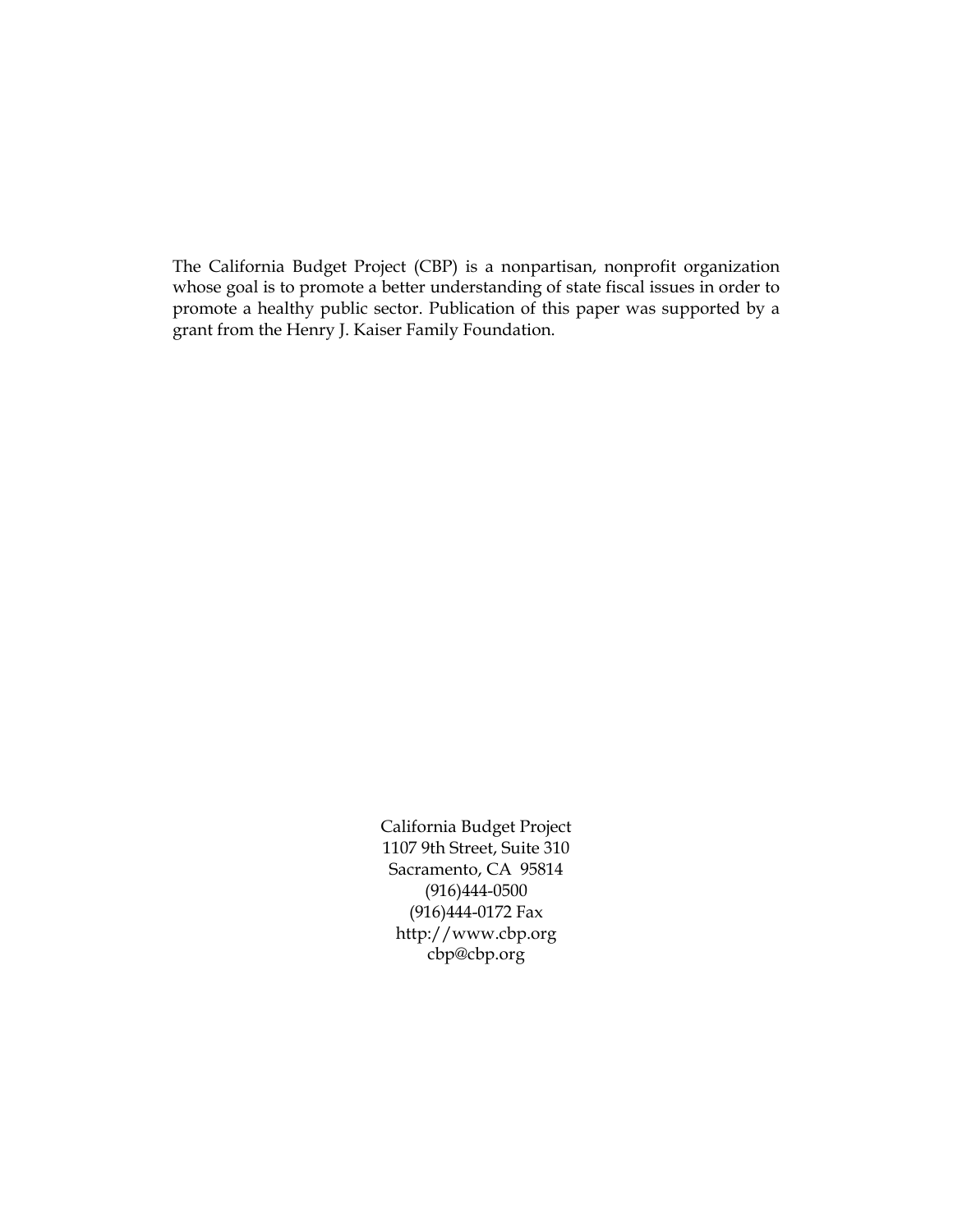# **INTRODUCTION**

In June of 1978, California voters enacted Proposition 13 by a vote of 65 percent to 35 percent. Proposition 13 reduced local property tax revenues by approximately \$6.1 billion (53 percent) virtually overnight by capping property tax rates at one percent and rolling back property values for tax purposes to the 1975-76 level. Growth in property tax revenues was slowed by provisions capping annual increases in property tax bills at two percent and allowing reassessment only when property changes ownership. Proposition 13 also made raising taxes more difficult by requiring state tax increases to receive the approval of twothirds of the legislature and by imposing restrictions on the taxing authority of local governments. Exit polls suggest that the measure garnered broad support among voters of all incomes and educational levels, losing only among blacks, public employees, renters, and self-described liberals.

Proposition 13 inaugurated a "taxpayer revolt" that spread across the country. Over the years since the passage of Proposition 13, neither proponents' wildest promises nor the opponents' harshest fears have come to pass. Yet Proposition 13 fundamentally changed how public services are financed and administered at all levels of government in California. The relative prosperity of the 1980s enabled the state to assume a larger share of the cost of public services, particularly education. The onset of the recession in the early 1990s, however, made Proposition 13's impact on California more apparent. During the course of the state's repeated fiscal crises in the first half of the 1990s, a series of budget shortfalls led state lawmakers to shift costs back to the local level in order to balance the state budget. These actions pushed many local jurisdictions, particularly counties, toward fiscal crises.

This paper is designed to provide the reader with a brief introduction to the factors that led to the enactment of Proposition 13, its impact on both the level and distribution of public spending, and the policy issues raised by the measure's constraints on the local governments taxing authority. The limitations on local governments' ability to increase revenues raise a number of issues in an era where "devolution" increasingly shifts programmatic and financial responsibility from the federal government to the states and from the state to local governments. Recent changes in welfare and other safety net programs for low income families, children, and the elderly, as well as broader efforts to balance the federal budget, all assume that states and localities are poised to take on new responsibilities. Yet in light of Proposition 13's impact on California, one must first ask whether California's communities have the fiscal resources to fulfill these new expectations.

# **THE ROOTS OF PROPOSITION 13**

The roots of the taxpayer revolt can be traced to rapidly rising local property tax bills, a bulging state surplus, and legislative inaction. By 1977, California property tax payments, measured as a percentage of property values, had risen to the eighth highest in the country.1 While property tax *rates* peaked in the early 1970s, rising property values continued to push tax bills higher. Prior to Proposition 13, counties' share of cost for the Medi-Cal and SSI/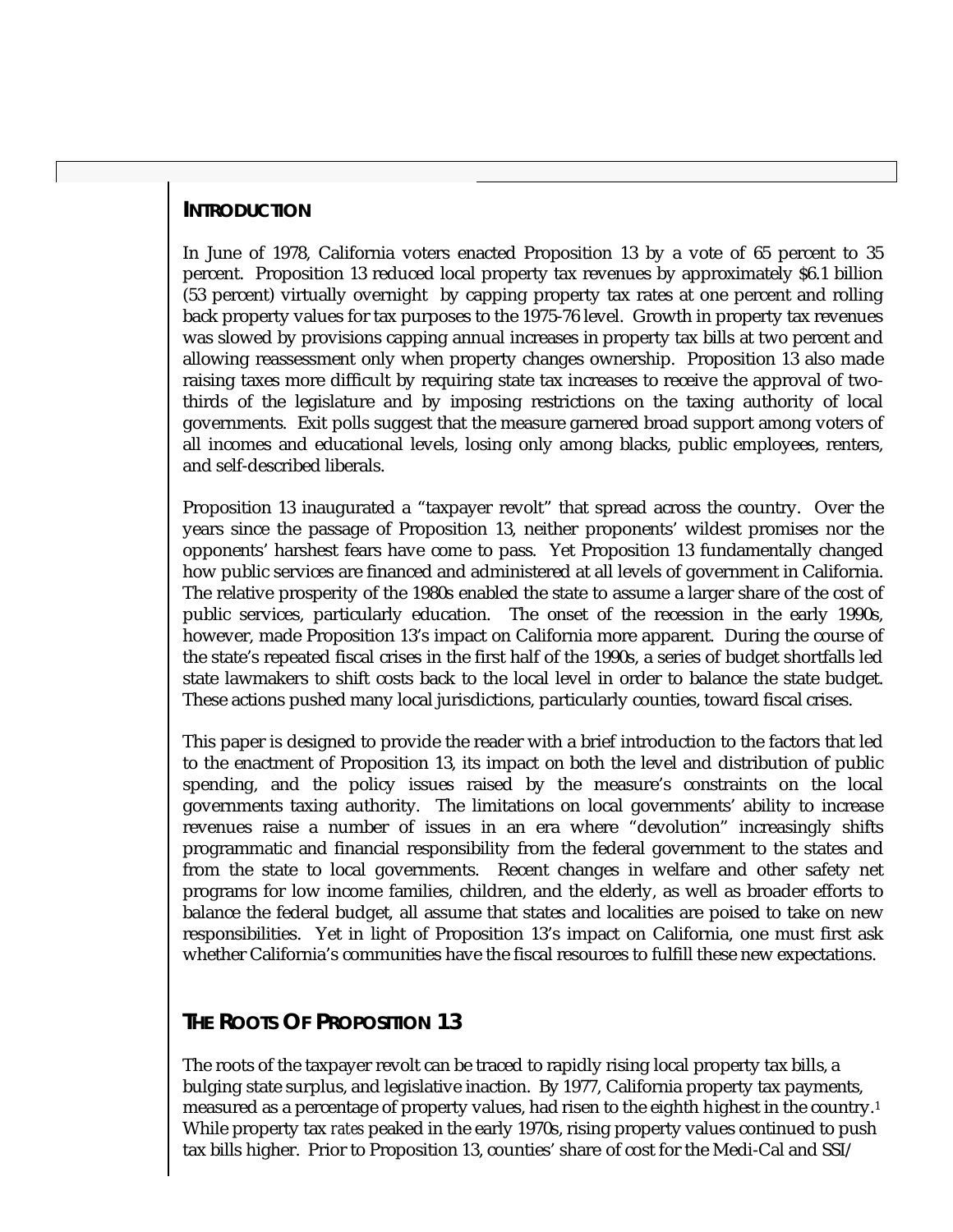SSP programs was tied to the assessed valuation of property in each county.<sup>2</sup> Increases in property value pushed counties' costs for these programs higher and limited the ability of local officials to lower tax rates as a means of providing relief. At the same time, state revenues rose faster than inflation due to the strength of the economy and the fact that the state share of total program costs for Medi-Cal and SSI/SSP fell as that of counties rose. As a result of the combination of a strong economy and the balance of revenues and responsibilities between the state and county governments, the state accumulated a \$3.8 billion surplus by 1977-78.3

Homeowners' resentment justifiably mounted since rising tax bills failed to translate into improvements in the quality or quantity of public services. The legislature responded to the growing crisis with the introduction of three major reform packages in 1977. The measures differed in the magnitude of relief offered, the method of distributing relief among taxpayers, the balance of revenue increases and decreases between homeowners and businesses, and the method used to finance the reduction in local property taxes. After a long summer of negotiations, proposals, and counterproposals, legislators failed to reach a compromise among competing proposals for reform.

When the legislature returned in 1978, an election year for statewide officeholders, Howard Jarvis and Paul Gann had already submitted 1.2 million signatures placing the initiative that became Proposition 13 on the June ballot. Governor Jerry Brown opposed efforts to use the state's surplus to buy relief for property tax payers. Republicans seized on the taxpayer revolt as an election year issue, and the Democrat-dominated legislature failed to produce a compromise measure capable of achieving broad-based support. The legislature belatedly reached agreement to place a competitor to Proposition 13, SB 1, on the ballot as Proposition 8.4 The compromise proved to be too little, too late. Voters approved Proposition 13 by a 65 percent to 35 percent margin, while defeating Proposition 8 by a vote of 47 percent to 53 percent.

# **LEGISLATIVE IMPLEMENTATION OF PROPOSITION 13**

In the immediate aftermath of Proposition 13, the most difficult issue was left in the hands of the legislature: how to distribute a significantly diminished pot of tax revenues among local jurisdictions. The initial task of implementing Proposition 13 was somewhat eased by the state's budget surplus. Three weeks after the passage of Proposition 13, the legislature passed Senate Bill 154 (SB 154), providing relief to local government to cushion the immediate impact of the loss of property tax revenues.

In 1979, the legislature passed Assembly Bill 8 (AB 8), which was intended as a permanent resolution to the issue of how to distribute significantly reduced local property tax revenues. By providing local governments with a predictable source of revenue, the legislature hoped to provide local governments with fiscal certainty and prevent the need for ongoing state assistance. In what became known as "the bailout," AB 8 reallocated approximately \$2.7 billion in property tax revenues from schools to cities, counties, and special districts.<sup>5</sup> This transaction reduced schools' reliance on property tax revenues and helped counties, cities, and special districts cope by giving them a share of the moneys that formerly went to education. In return, the state assumed a greater share of responsibility for school finance.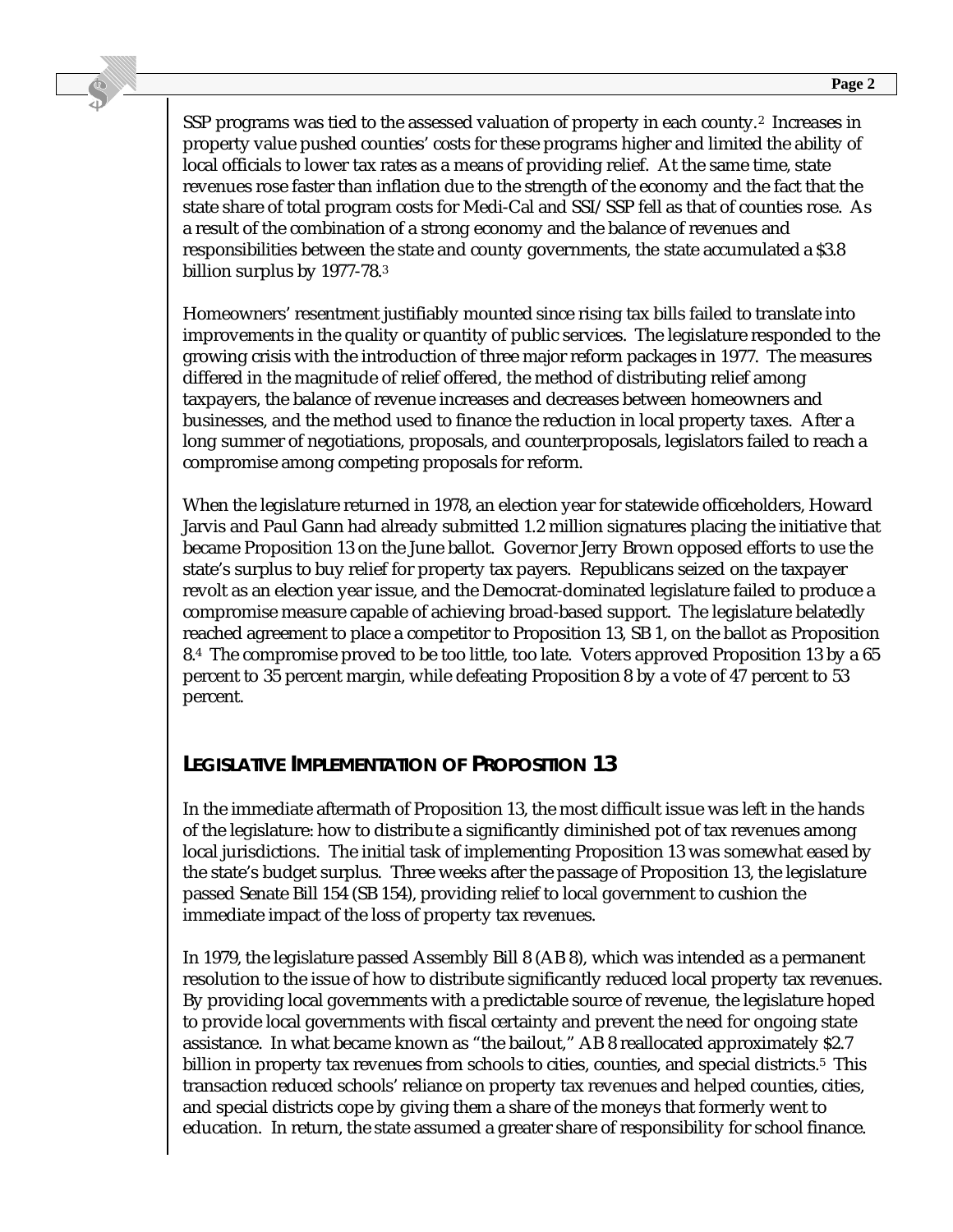**Page 3** 

As a result of Proposition 13 and AB 8, the state's share of funding for elementary and secondary schools and community colleges nearly doubled, increasing from 36 percent in 1977-78 to 65 percent in 1979-80.6 The state also increased its share of costs for a number of social service and health programs, including the cost of providing medical care to the

indigent.

AB 8 attempted to mirror the pre-Proposition 13 distribution of non-school property taxes on a county by county basis. Jurisdictions that levied relatively low property tax rates prior to Proposition 13 received relatively small shares of post-Proposition 13 revenues. This method locked in the previous status quo, albeit at a much lower level of aggregate revenues. What the AB 8 system failed to reflect was local jurisdiction's pre-Proposition 13 ability to adjust their property tax revenues in response to local needs for revenues. Low tax counties or cities became locked into a low tax position, while jurisdictions that had previously imposed higher tax rates maintained a larger share of revenues

#### under the AB 8 system.

AB 8 provided additional aid to counties by assuming the share of funding for Medi-Cal, SSI/SSP, and Boarding Home and Institutions Care paid by counties prior to the passage of Proposition 13. In addition, the state increased its share of costs for a number of social service and health programs, including the cost of medical care for the indigent.7 These changes reflected a continued recognition by the legislature that Proposition 13's property tax limitations disproportionately

#### **What Did Proposition 13 Do?**

 Proposition 13 made six basic changes to the state's constitution:

**1. One percent rate cap**. Proposition 13 capped, with limited exceptions, property tax rates at one percent of full cash value at the time of acquisition. Prior to Proposition 13, local jurisdictions independently established their tax rates and the total property tax rate was the composite of the individual rates.

**2. Assessment rollback**. Proposition 13 rolled back property values for tax purposes to their 1975-76 level. **3. Responsibility for allocating property tax transferred to the state**. Proposition 13 gave state lawmakers responsibility for allocating property tax revenues among local jurisdictions. Prior to Proposition 13, jurisdictions established their tax rates independently and their property tax revenues depended on the rate levied and the value of the property located within the jurisdiction's boundaries.

**4. Reassessment upon change of ownership.** Proposition 13 replaced the practice of annually reassessing property at full cash value with a system based on cost at acquisition. Under Proposition 13, property is assessed at market value for tax purposes only when it changes ownership. Increases in value are limited to an annual inflation factor of no more than two percent.

**5. Vote requirement for state taxes**. Proposition 13 requires any measure enacted for the purpose of increasing state revenues to be approved by a two-thirds vote of each house of the legislature.

**6. Voter approval for local 'special' taxes.** Proposition 13 requires taxes raised by local governments for a designated or "special" purpose to be approved by two thirds of the voters.

#### affected counties.

The AB 8 system remained in place for over a decade. However, in response to the state's repeated budget crises of the early 1990s, the legislature moved to "reverse the AB 8 bailout" by shifting property tax dollars from local government back to schools first in 1992 and again in 1993. Revenues transferred from local governments were used to offset the amount of state assistance provided to schools and community colleges on a dollar for dollar basis. Over two years, local governments lost \$3.6 billion in property tax revenues.8 Schools received exactly what they would have in the absence of the shifts, and state costs were reduced by the amount of property tax revenues transferred to school. These shifts strained the finances of local governments, already burdened by the effects of the recession. With few options open to replace lost revenues, most reduced services. Parks, libraries, and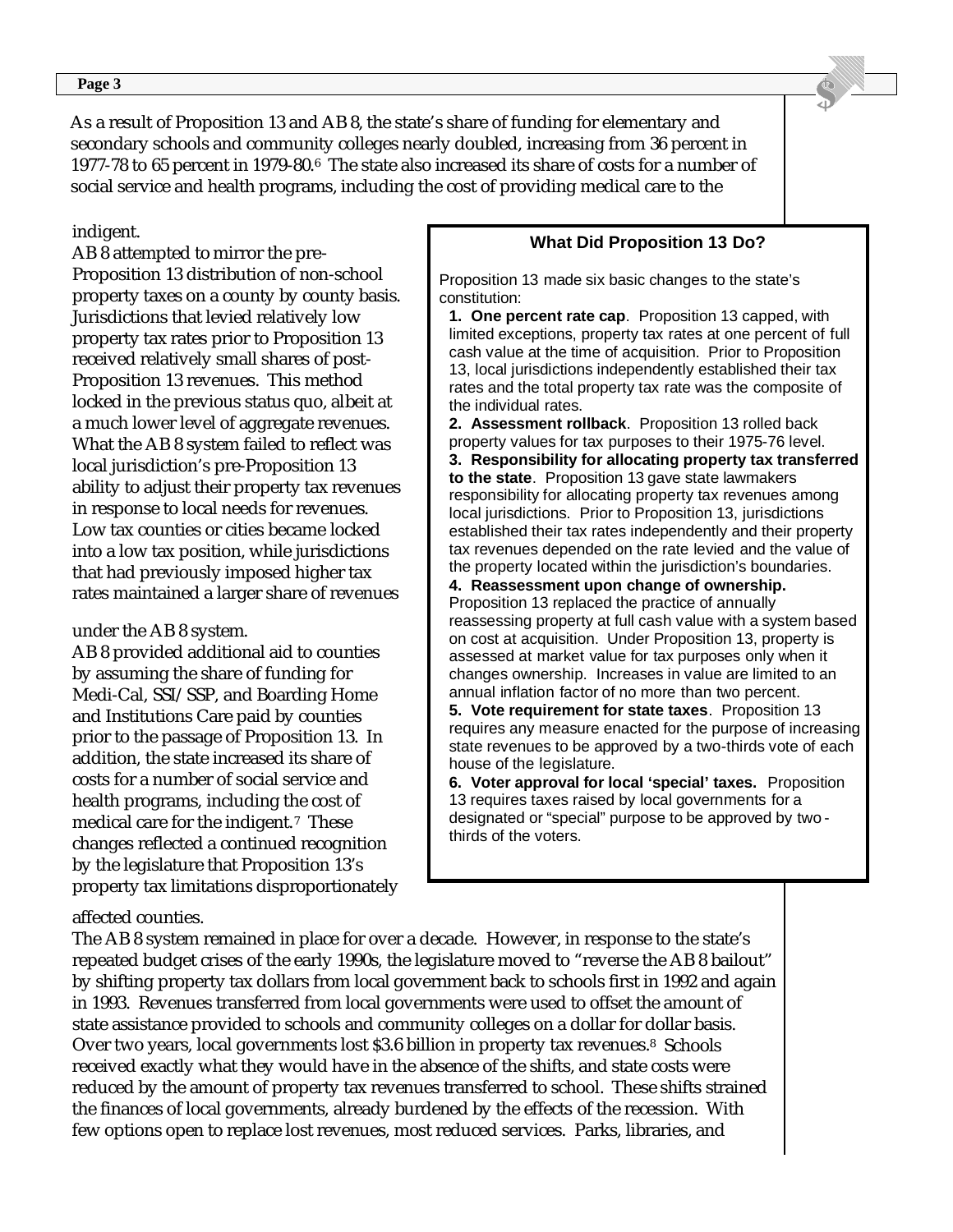# services for the poor bore the brunt of the reductions. **PROPOSITION 13'S IMPACT ON PROPERTY TAXPAYERS**

Proponents of Proposition 13 argued that the measure would provide sorely needed relief to homeowners and prevent the elderly and the poor from being taxed out of their homes. In fact, the primary beneficiaries of Proposition 13 are those who owned their property prior to June 1978, whether homeowners or businesses. In an effort to analyze the impact of Proposition 13 at the household level, economists Arthur O'Sullivan, Terry Sexton, and Steven Sheffrin matched property tax records for properties representing over half the market value of California real estate with state income tax records. Their research, the most extensive to date, found that Proposition 13 was successful in lowering the burden of taxation on elderly homeowners. This finding stems from the fact that elderly households are approximately three times more likely to own a home with a 1975 base year than are younger households.9 The researchers also found that a disproportionate share of lower income homeowners owned homes with a 1975 base year. As a result, lower income households benefited from Proposition 13's protections for long-time owners.

If Proposition 13's winners are elderly and low income homeowners, young families are among the relative losers. While new purchasers pay less in property taxes than they would have in the absence of Proposition 13, they receive a smaller share of the overall savings. Proposition 13 negatively affects younger households in several respects. First, since young homeowners are new purchasers, they pay taxes on homes assessed at or close to market value. As a result, they pay more in property taxes than long-time owners of equivalent homes. Second, young households tend to be more mobile than older and low income households. Since Proposition 13 rewards homeowners that keep their homes with lower taxes, younger, more mobile households are less likely to enjoy the benefits that come from long term homeownership.

Critics of Proposition 13 predicted that the amendment's passage would reduce businesses' share of the property tax burden at the expense of homeowners. This prediction assumed that residential property changes hands more frequently than commercial property. As a result of this higher turnover rate, critics believed residential property would be reassessed more often than commercial property, and thus would end up paying a larger percentage of the property tax. In order to test this hypothesis, O'Sullivan, Sexton, and Sheffrin examined the *effective tax rates* imposed on commercial and residential property.10 They found that residential property, including rental property, was taxed at an effective rate of 0.55 percent in 1990-91, while commercial and industrial property was taxed at an effective rate of 0.57 percent.11 This comparison suggests that contrary to initial predictions, residential property has not borne a disproportionate share of the property tax burden.

Other data suggests that the share of the total property tax bill paid by homeowners as compared to owners of other types of property has remained fairly constant in the years since the passage of Proposition 13. In 1979-80, immediately after the passage of Proposition 13, owner occupied residential property made up 37.2 percent of the state's total assessed value. The share of total property revenues paid by homeowners' declined in the 1980s and then increased in the 1990s, ending at a high of 38.5 percent in 1995-96. Nearly all of this relatively small shift occurred in 1994-95 and 1995-96 and reflects a substantial decline in the value of commercial property during the 1990s.<sup>12</sup>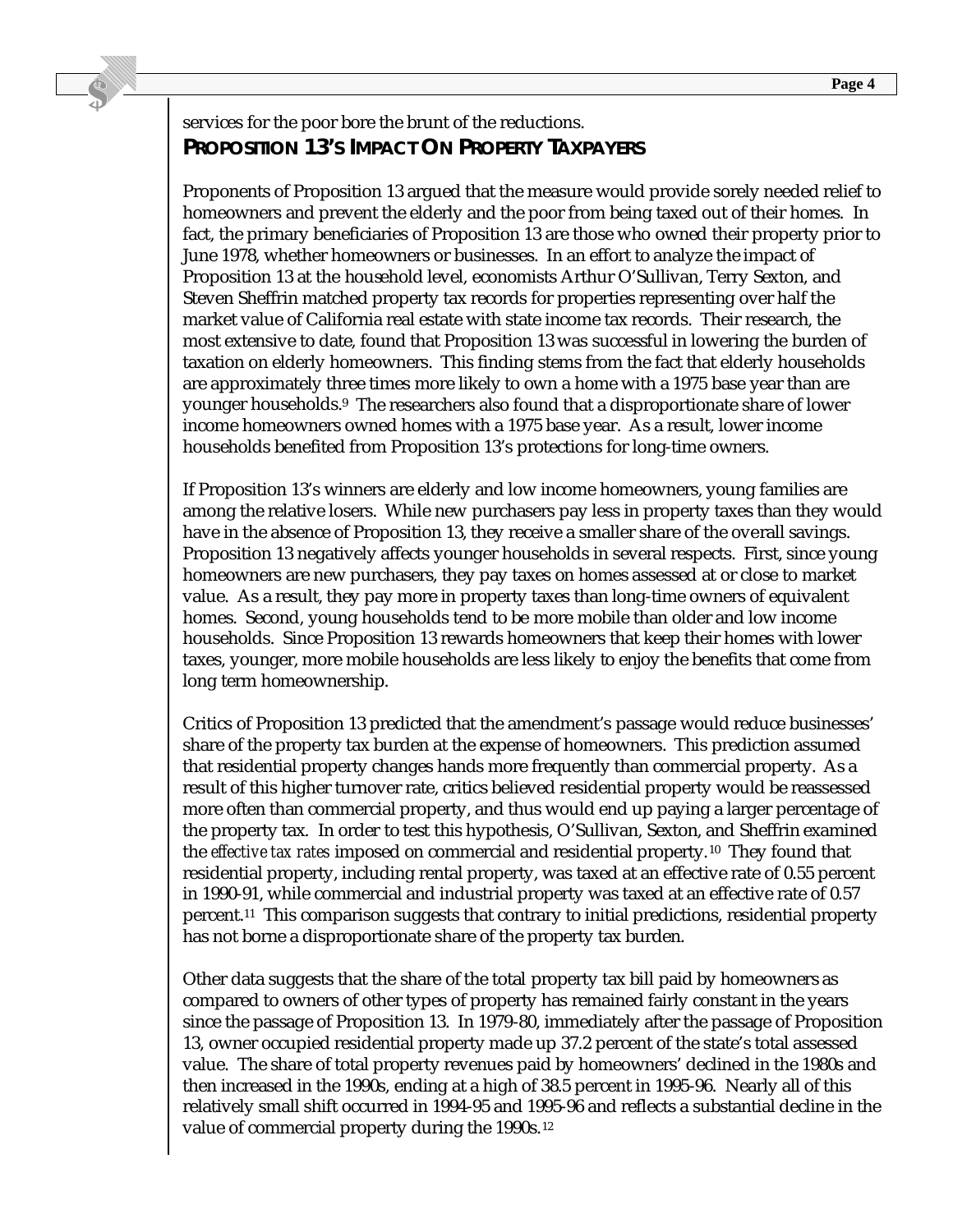Commercial property owners *did* receive nearly two-thirds of the tax savings resulting from Proposition 13, reflecting their ownership of a larger share of the state's property.13 Predictions that Proposition 13 would shift a greater share of the property tax burden from commercial to residential property have proven wrong for several reasons. First, residential property changed ownership less frequently than anticipated due to high interest rates and the recessions of the early eighties and nineties. Property owned by small businesses, on the other hand, changed hands more often than expected. While property owned by publicly held corporations only rarely changes ownership, thereby triggering reassessment to market value, under the definition of change of ownership adopted by the legislature when it implemented Proposition 13, a significant fraction of manufacturing and other commercial property is typically retooled on a periodic basis. Retooled, newly added, and modified properties are assessed at market value under Proposition 13's rules, boosting businesses' share of assessed valuation.14 This, in turn, has kept homeowners' share of the property tax at a fairly constant level.

While Proposition 13 succeeded at lowering the burden of property taxation on lowerincome households and senior citizens, it was not a particularly efficient means of assisting homeowners. In the year following the passage of Proposition 13, homeowners received 24 percent (\$1.7 billion) of the measure's tax benefits. Other entities, owners of commercial property and the state and federal government, received the remaining 76 percent of the revenues lost to local governments.15 In addition, Proposition 13's reassessment provisions produced wide disparities in the amount of taxes paid by similarly situated property owners over time. Some critics argue that the benefits enjoyed by long-term businesses place new businesses at a competitive disadvantage. While it may be appropriate to provide relief to long-time homeowners who invest in property for shelter, they contend that it is inappropriate to provide similar treatment to businesses that invest in property for its income producing ability.

## **WHO WON, WHO LOST?**

Ironically, the state and the federal governments were among Proposition 13's biggest winners. In the first year after the passage of Proposition 13, the federal government reaped a \$1.6 billion windfall, equivalent to 22 percent of the reduction in property tax revenues (Figure 1). State revenues increased by \$1 billion, equal to 14 percent of the savings from the property tax cut.16 The gain to the federal and state governments resulted from the fact that property taxes can be claimed as a deduction by both personal and business



Source: Board of Equalization, Annual Report: 1978-79.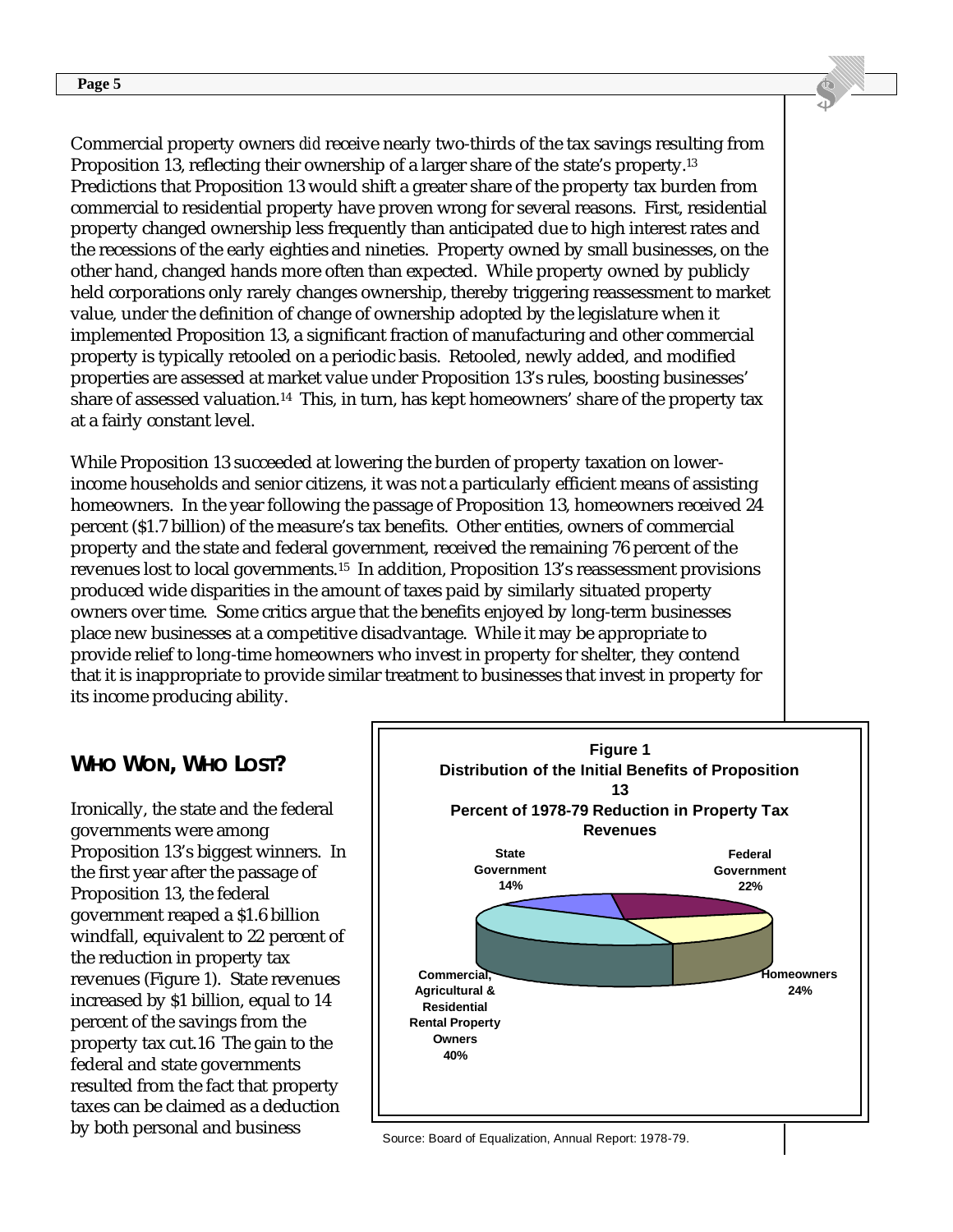income taxpayers. By reducing the amount of deductions claimed, Proposition 13 increased the amount Californians paid in income taxes to the state and federal government. In total, more than one-third of the amount Californians saved in lower property tax bills was paid to the state and federal governments in the form of higher income taxes.

Local governments were the obvious and largest losers. Local governments realized an immediate and ongoing reduction in their property tax revenues. Proposition 13 reduced property tax revenues by 53 percent. This reduction is equivalent to a loss of \$17 billion based on 1996-97 property tax collections, more than the amount collected from any of the state's taxes except for the personal income tax.17 Moreover, the requirement that "special' taxes be submitted to the voters and approved by a two-thirds vote limited the options available to raise replacement revenues.

The immediate impact of Proposition 13 depended on each jurisdiction's property tax rates prior to Proposition 13. The ongoing impact depended on the growth in tax revenues over time and a jurisdiction's ability to access alternative revenue sources. Jurisdictions with high tax rates prior to Proposition 13 received a larger share of the property tax in each of the methods devised to allocate revenues after the measure's passage. Low tax rate jurisdictions received a smaller share of revenues. While AB 8 provided counties, cities, and special districts with a greater share of the local property tax dollar, the property tax shifts



Source: State Board of Equalization, Annual Reports, various years.

distribution of dollars closer to its pre-Proposition 13 pattern (Figure 2).

# **PUBLIC SERVICES AND PUBLIC SPENDING: CHANGES SINCE THE PASSAGE OF PROPOSITION 13**

Contrary to public perception, government, as a whole, is smaller in California today than it was prior to the passage of Proposition 13, as reflected by a number of measures. In 1976- 77, California was among the highest tax states in the country, ranking sixth among the 50 states and District of Columbia with respect to combined state and local general revenues (excluding transfers from other levels of government). By 1992-93, California ranked 27th.18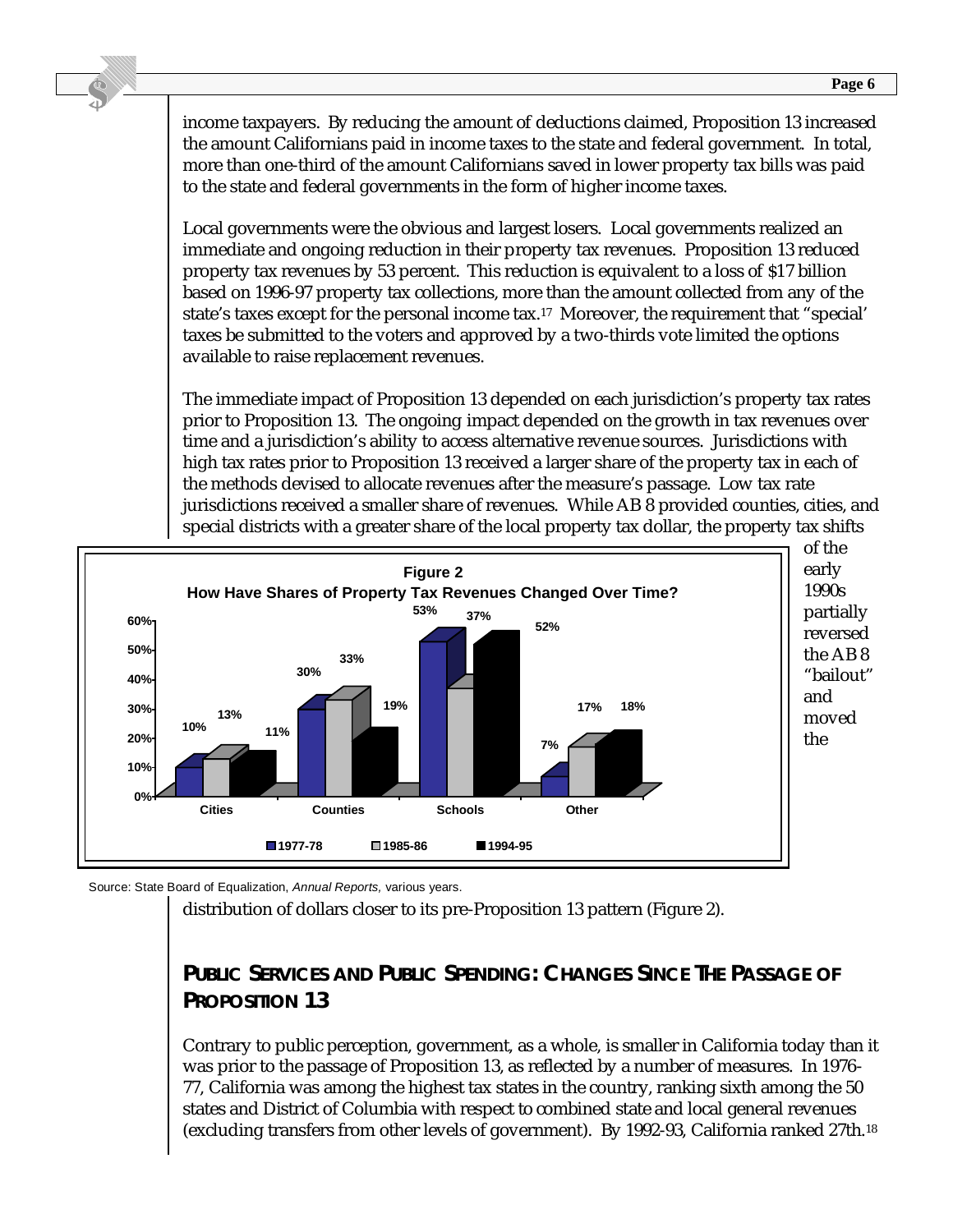#### **Page 7**

The decline in property tax collections was even more dramatic, with California dropping from 4th in 1976-77 to 34th in 1992-93. Not only have state and local revenues declined in California, they have remained below the national average in all but two years since 1978.19 Moreover, state and local spending is lower today than prior to the passage of Proposition 13 when adjusted for inflation and population. The number of government employees is down and spending for general government functions has declined substantially.

In addition to reducing the amount of revenues available to fund public services, Proposition 13 shifted the burden of paying for public services from the local to state level and among different groups of taxpayers. The initial loss to local government, after taking into account funds from the state's surplus, was equivalent to a 9.5 percent across-the-board reduction in 1978-79 spending.<sup>20</sup> Faced with a rising demand for services and reductions in federal aid, many other states raised taxes during the 1980s and 1990s. As a result of political and structural constraints, revenues increased much more slowly in California. From 1976-77 to 1992-93, state and local revenues as a share of personal income increased by 0.7 percent in the nation as a whole, while dropping 14.1 percent in California.<sup>21</sup> The state increasingly relied on sales and income taxes, while local governments imposed user fees, utility user, and other local taxes.

Measures of the aggregate impact of Proposition 13 mask disparities in the impact on different levels of local government. Jurisdictions varied significantly in their ability to secure replacement revenues. In addition, some effects are difficult to quantify, such as the shift to a greater state responsibility for financing education and county services. Any comparison of state and local revenues and expenditures over time is complicated by numerous transfers of program responsibility and revenues. However, a comparison of revenues and expenditures on a per capita, inflation adjusted basis provides an indication of the cumulative impact of changes in tax and expenditure policies. As illustrated in Figure 3, the proportion of revenues from different sources has shifted significantly since the passage of Proposition 13. Similarly, the market basket of services purchased with public dollars has changed, with more dollars devoted to services, and significantly less going toward the general government "bureaucracy" (Figure 4).22

The largest shift in post-Proposition 13 spending patterns occurred in the funding of K - 12 education. Per capita school revenues generated from local property tax declined by 52 percent between 1977-78 and 1993-94 in inflation adjusted dollars. Increased state and federal aid made up for part of this decline. However, the total of school funding provided by state, local, federal, and miscellaneous dollars still dropped by 14 percent over the same period when adjusted for inflation and population.23 On a per student basis, the drop in support for public education is striking both in absolute terms and relative to the amount spent by other states. Prior to Proposition 13, California's per pupil spending exceeded the national average. Since 1977-78, California's rank among the states has dropped from 18 to 42. In 1977-78, California spent 5.7 percent more on its public schools per pupil than the national average. By 1994-95, California spent 20 percent less.24

Counties suffered the brunt of both the immediate and ongoing impact of Proposition 13. While the state stepped in with immediate assistance, the bailout provided less than full replacement of lost revenues. Counties were also ill-equipped to tap alternate sources of funding. Unlike cities which enjoyed relatively broad taxing authority under the state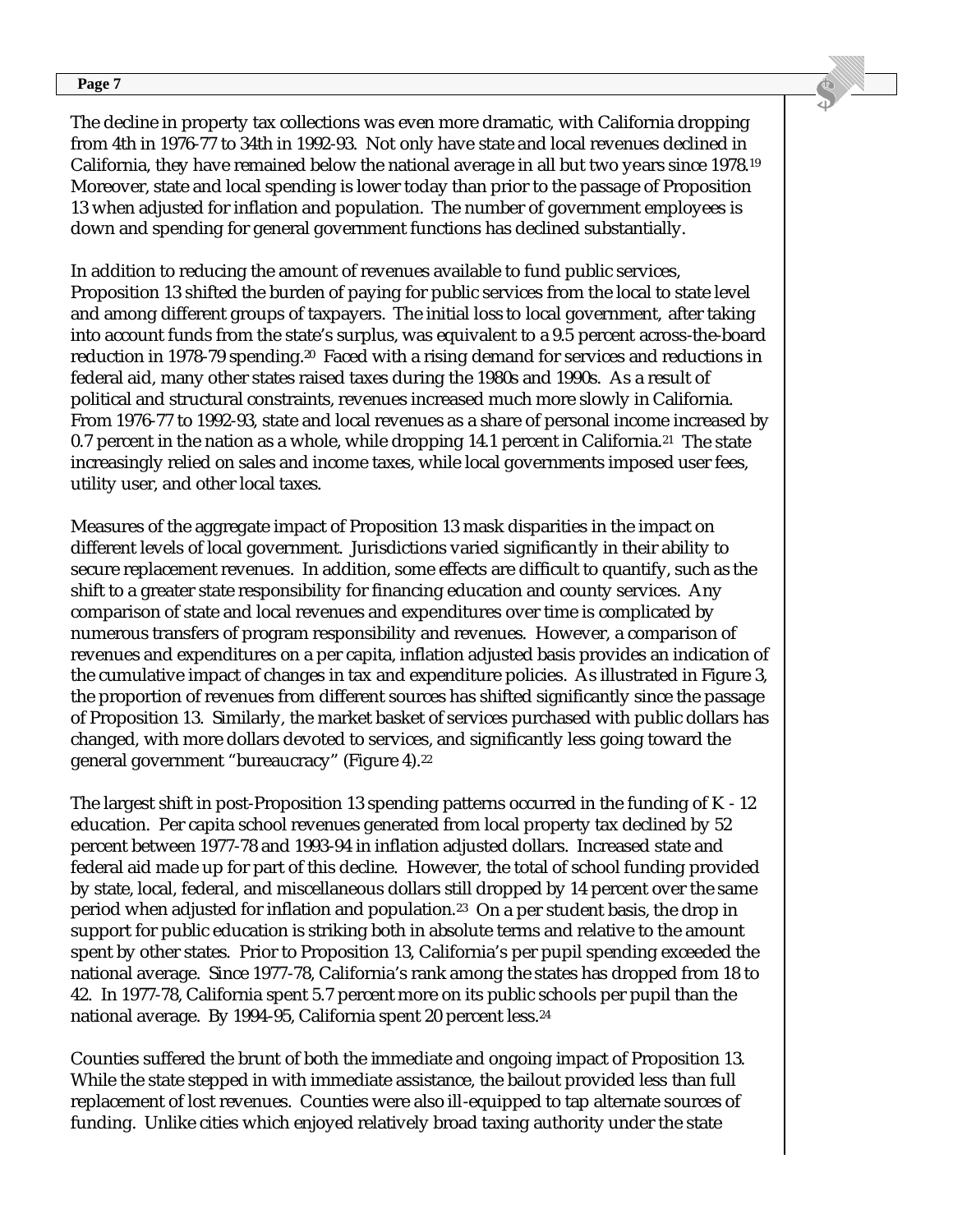

**Figure 3 How Have Revenues Changed Since Proposition 13?**



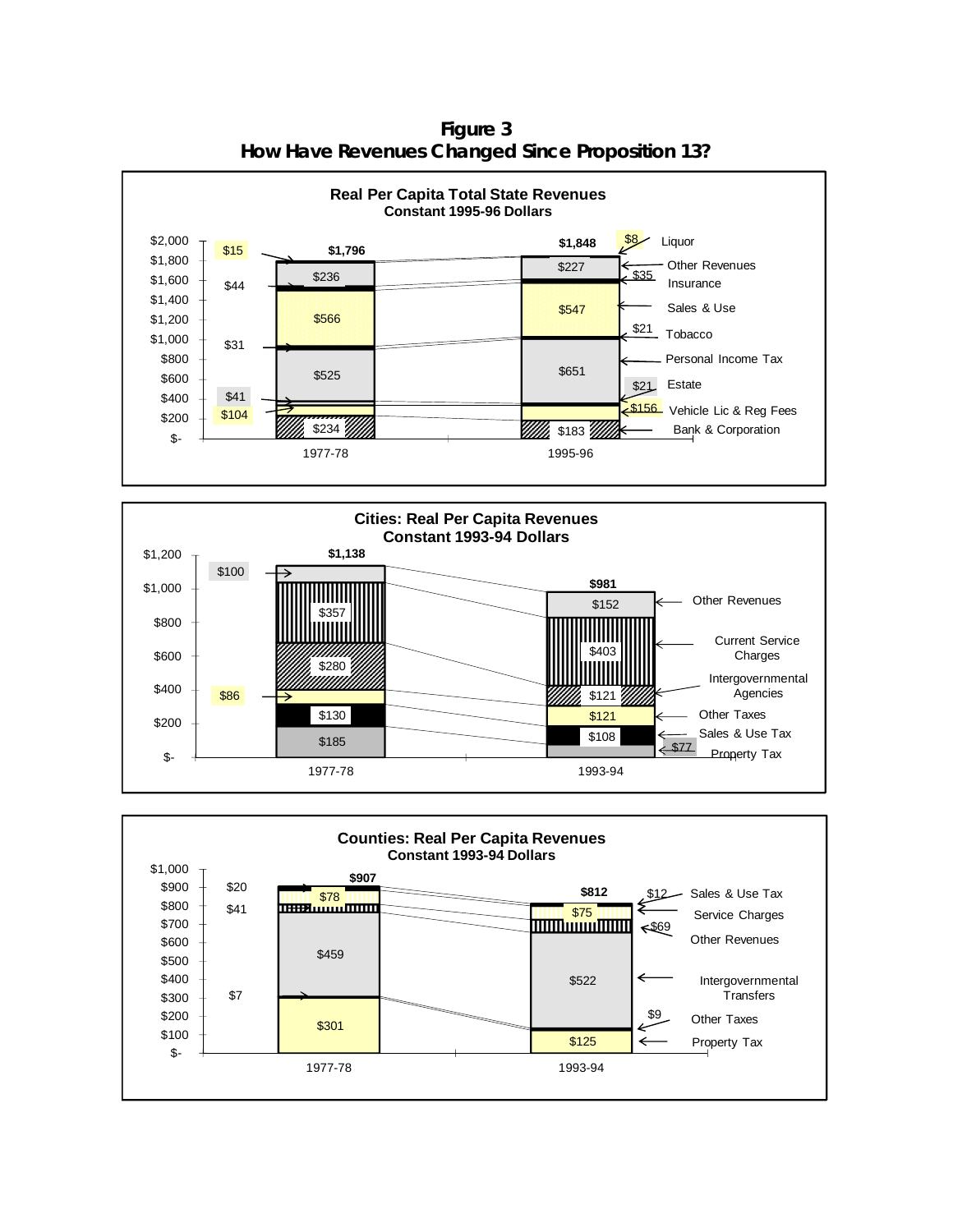**Real Per Capita Total State Expenditures Constant 1995-96 Dollars** \$2,000 \$2 **\$1,807** Trade & Commerce \$1,800 \$140  $\sim 1000$ **\$1,558 Other**  \$1,600 \$96 **HERRICHE THE STATE OF THE STATE OF THE STATE OF THE STATE OF THE STATE OF THE STATE OF THE STATE OF THE STATE OF THE STATE OF THE STATE OF THE STATE OF THE STATE OF THE STATE OF THE STATE OF THE STATE OF THE STATE OF**  \$1,400 Higher Education \$231 K-12 Education \$1,200 \$556 \$350 \$1,000 General Government  $\overline{\mathbb{N}}$  \$142  $\overline{\mathbb{N}}$  \$800  $$310$   $$113$ Business, Transportation, \$600 & Housing \$103 \$400 9999 \$538 Health & Welfare \$425 \$200 **Corrections** \$42 William \$123 \$- 1977-78 1995-96





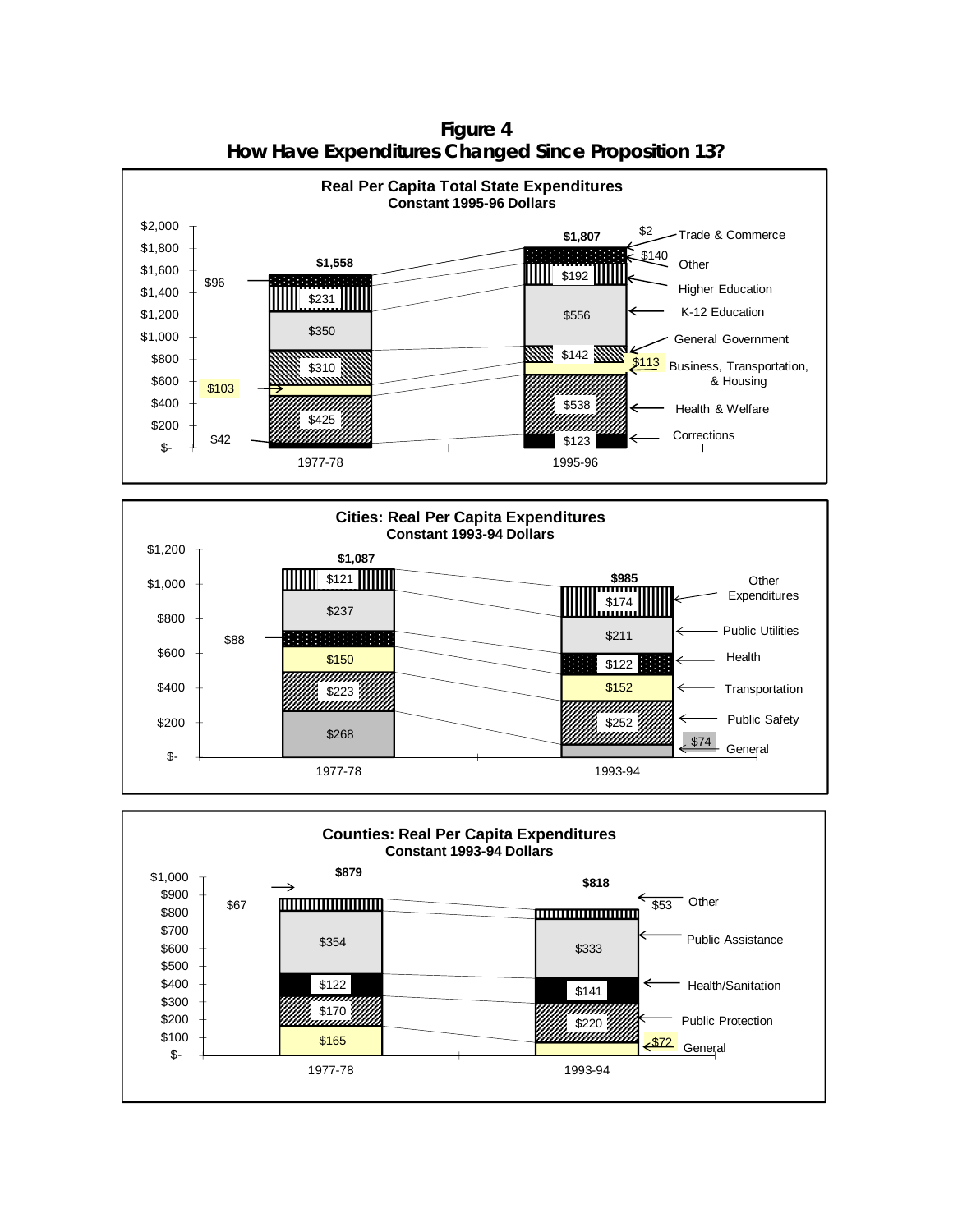constitution, counties can only impose taxes with specific, and very limited, state authority. Most of the services provided by counties, such as public assistance and criminal justice, offer little or no fee generating potential. By 1993-94, counties received 80 percent of their revenues as transfers from the state or federal government or taxes controlled by the state. Counties' locally raised revenues declined by more than a third (35 percent) in inflation and population adjusted terms between 1977-78 and 1993-94. Overall, total county revenues, adjusted for population and inflation, declined by 10 percent between 1977-78 and 1993-94. Counties responded to their limited resources by reducing spending for general governmental functions and public assistance. At the county level, real per capita spending for public assistance, including both the state and county share of welfare and county costs for General Assistance, declined by six percent. County spending for health and sanitation, on the other hand, increased by 15 percent. 25

Since 1978, both cities and counties have suffered a reduction of federal aid. Interestingly, most of this reduction occurred as a result of block grants, revenue sharing, and other funding reductions during the early 1980s. For cities, the reduction in federal aid is responsible for a significant portion of the reduction in total revenues between 1977-78 and 1993-94. Cities fared relatively better in the wake of Proposition 13 as a result of their broader authority to raise revenues. Cities were able to make up for the loss attributable to Proposition 13 by increasing locally levied taxes using authority provided by state law and the state constitution. In addition, cities imposed or increased fees on a number of services ranging from building inspections to parking. However, as a result of reduced federal transfers, and property and sales tax revenues, total real per capita city revenues are down by 14 percent.26

One of the most significant and perhaps ironic effects of Proposition 13 is its influence over local land use decisions. The reduction in the revenue raising ability of the property tax led many local jurisdictions to conclude that providing services to many types of new development cost than they generated in tax revenues. In some cases, city councils and boards of supervisors imposed fees on new development to fund services and facilities formerly shared by the community at large. In other instances, localities adopted a "no growth" stance toward some types of development, while actively seeking out types of development that produce alternate revenues, specifically sales-tax producing retail trade.

Two types of development have suffered. Housing, which produces limited revenues under Proposition 13's constraints, but which creates significant demand for schools, public safety, and other services, came to be seen as a drain on local coffers. Low and moderate cost housing, yielding the least property tax revenue per parcel, became particularly unattractive to localities and the least profitable to homebuilders. Fees and assessments required as a condition of development pushed home prices out of reach for many low and middle income families. The other loser was non-retail commercial development and, in particular, manufacturing. Localities increasingly favor sales tax generating development, such as auto malls, over other types of commercial land uses. The need for revenues superseded environmental, job generation, and quality of life considerations, as local governments tried to cover the cost of services provided to new development as well as provide sufficient funds to offset general government uses.<sup>27</sup> This tendency came to be known as the fiscalization of land use.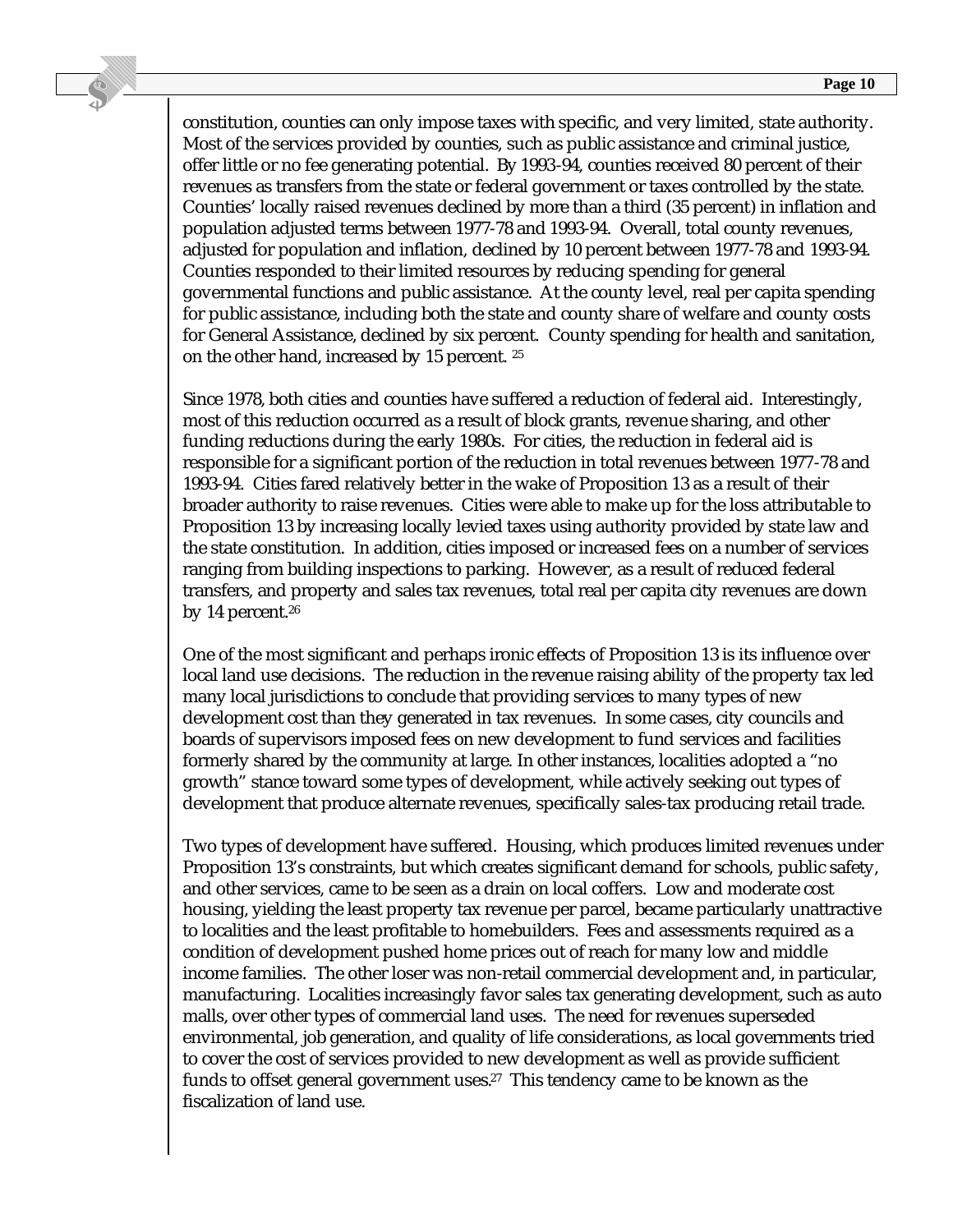Despite the attention that has focused on local governments' pursuit of sales tax generating retail development, sales tax actually provided a smaller share of both county and city revenues in 1993-94 than it did in 1975-76. What this debate illustrates however, is the prominence of financial considerations in the decision-making of local policymakers. During times of relative affluence, local governments viewed prospective development from a broader perspective, while today, revenue considerations are often most important.

## **CONCLUSION**

Nearly two decades later, Proposition 13 continues to leave a profound mark on California. The state's nonpartisan Legislative Analyst recently described California's system of state and local finance as "dysfunctional" and as one which "clearly does not work together to achieve the public's goals."28 Many of the causes of this dysfunctionality can be traced back to Proposition 13 or the measures implemented to minimize its impact on local services. Erosion of local governments' ability to respond to local priorities, scarce resources, and conflicting programmatic and fiscal incentives have all come to typify the provision of public services in California.

Proposition 13 did not just reduce the tax revenue available to local governments, it fundamentally altered how public services are financed and delivered in California. Many services once funded through general taxes are now partially or completely paid for by user fees or benefit assessments, shifting the burden of financing public services away from the public at large. Proposition 218, enacted by the voters in November of 1996 and sponsored by the sponsors of Proposition 13, further restricts the ability of local government to raise revenues. Taken together, these changes insure that budgets are increasingly balanced with spending reductions, not revenue increases, regardless of demand for public services.

Had Paul Gann and Howard Jarvis not proposed Proposition 13, growing public discontent and a burgeoning state surplus would have likely put a halt to the rapid rise in taxes that fueled the taxpayer revolt. There are, however, growing signs of discontent with many of Proposition 13 effects on the fiscal relationship between state and local government. The experiences of the 1990s, particularly the property tax shifts, have sparked calls for a return to local control over local revenues. Most of the calls for reform focus on the desirability of restoring an increased degree of control to local government. Specific policy proposals would allow local government to increase revenues, with or without voter approval, for all or some public services. Support is also broad for easing the ability of local government to issue and repay debt to build public infrastructure. Others focus on the need to sort out, rationalize, and realign responsibility for public services between the state and local government. These critics point to a current division of responsibility that is complex and often lacks accountability.

A range of reform efforts have proposed significant revisions to key aspects of Proposition 13. These efforts include the California Constitution Revision Commission, a statutorily created body consisting of legislative and gubernatorial appointees; the Business-Higher Education Forum, a partnership of the state's higher education institutions and business leaders; the Citizen's Budget Commission, a privately established "blue ribbon" commission; the State Senate's Commission on Property Tax Equity; and the state's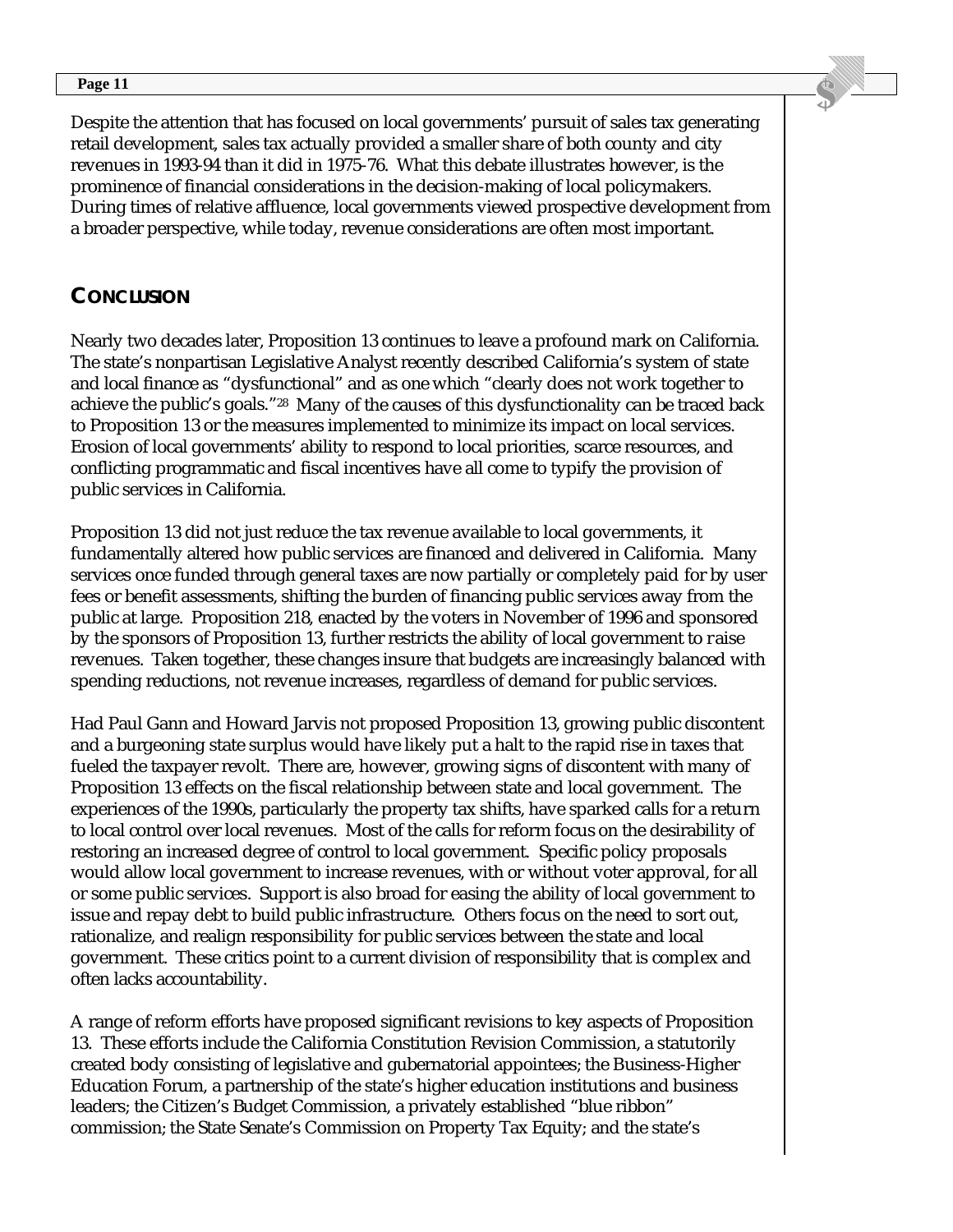nonpartisan Legislative Analyst's Office.

The California of the 1990s is a very different California from that of 1978. Revenue and expenditure figures alone do not reveal whether the need for government services is the same today as it was 20 years ago, nor do they account for outside factors that may drive up the cost of providing some public services. A number of factors put pressure on California's state and local governments to raise revenues, including mandatory sentencing laws, inflation in health care costs, a growing bilingual student population, and rising poverty rates. While California's population has increased by nearly half since 1978, the number of individuals living below the poverty line has more than doubled.29 Unemployment in the state remains significantly above the national average and school enrollments are rising, resulting in increased demands for public services. What revenues and expenditures do not tell us is whether the 1978 status quo is sufficient to meet the needs of an increasingly diverse California in 1997 and beyond.